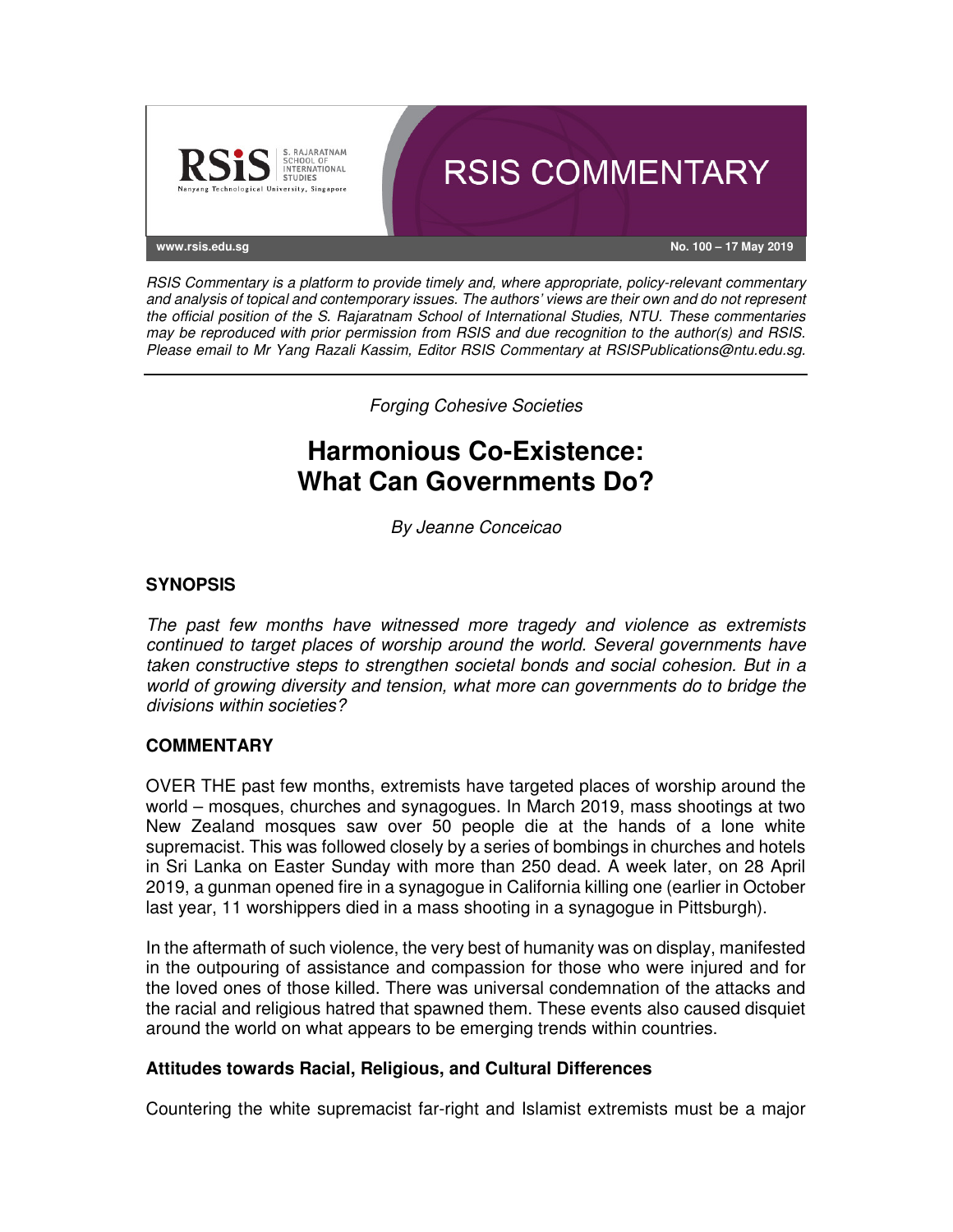priority of all governments. Politicians from the left and right of the political spectrum play an important role in promoting peace and harmony between different social and ethnic groups.

Unfortunately, some have acted indifferently, even irresponsibly, towards the increasingly apparent racial, religious, and cultural divisions within their borders. Instead of attempting to bridge such divides, these politicians deepen the chasms with divisive rhetoric and hate speech.

In Europe and elsewhere, some politicians have increasingly given voice to extremist rhetoric in their quest for votes and popular support. Such tactics are cause for alarm, especially since studies have shown that leaders have a direct impact on setting the political tone for the country (and sometimes the world) and implementing policies on race and religion.

Some countries have taken an exclusive approach towards the minority groups within their territories, instead of being inclusive and culturally sensitive to them. As a result, some who feel marginalised and discriminated leave the country to support extremist causes.

Many governments also struggle with the proliferation of hate speech on the Internet on platforms such as Facebook.

#### **Bridging Racial and Cultural Divides**

What can governments do to create a more harmonious coexistence in our increasingly heterogeneous societies? Harmonious coexistence may have been a given in societies that for generations were largely homogeneous, whether for reasons of ethnicity, such as in the countries of East Asia or Scandinavia, or for reasons of beliefs, such as in the United States or Europe.

But homogeneity may be a thing of the past.

In today's globalised setting, homogeneity is progressively giving way to plurality as a result of increased people-to-people exchanges, immigration, and digital technology. The resultant greater diversity of peoples, beliefs, and opinions can easily become a crucible for racial, religious, and cultural tensions and divisions, if not managed carefully.

As such, harmonious coexistence is no longer a luxury but a necessity, and one that must be consistently embraced by the highest levels of government and across every sector of the population. If we want a garden to be filled with healthy plants, we have to tend it with deliberate love and care.

## **Singapore's Potential Role as Bridge Builder**

Singapore is an interesting case study for the fostering of harmonious coexistence - one of the fundamental guiding principles of the country's governance is respect for pluralism and diversity of race, religion and culture. This cardinal principle has been followed through in law, policy and practice since the country's independence.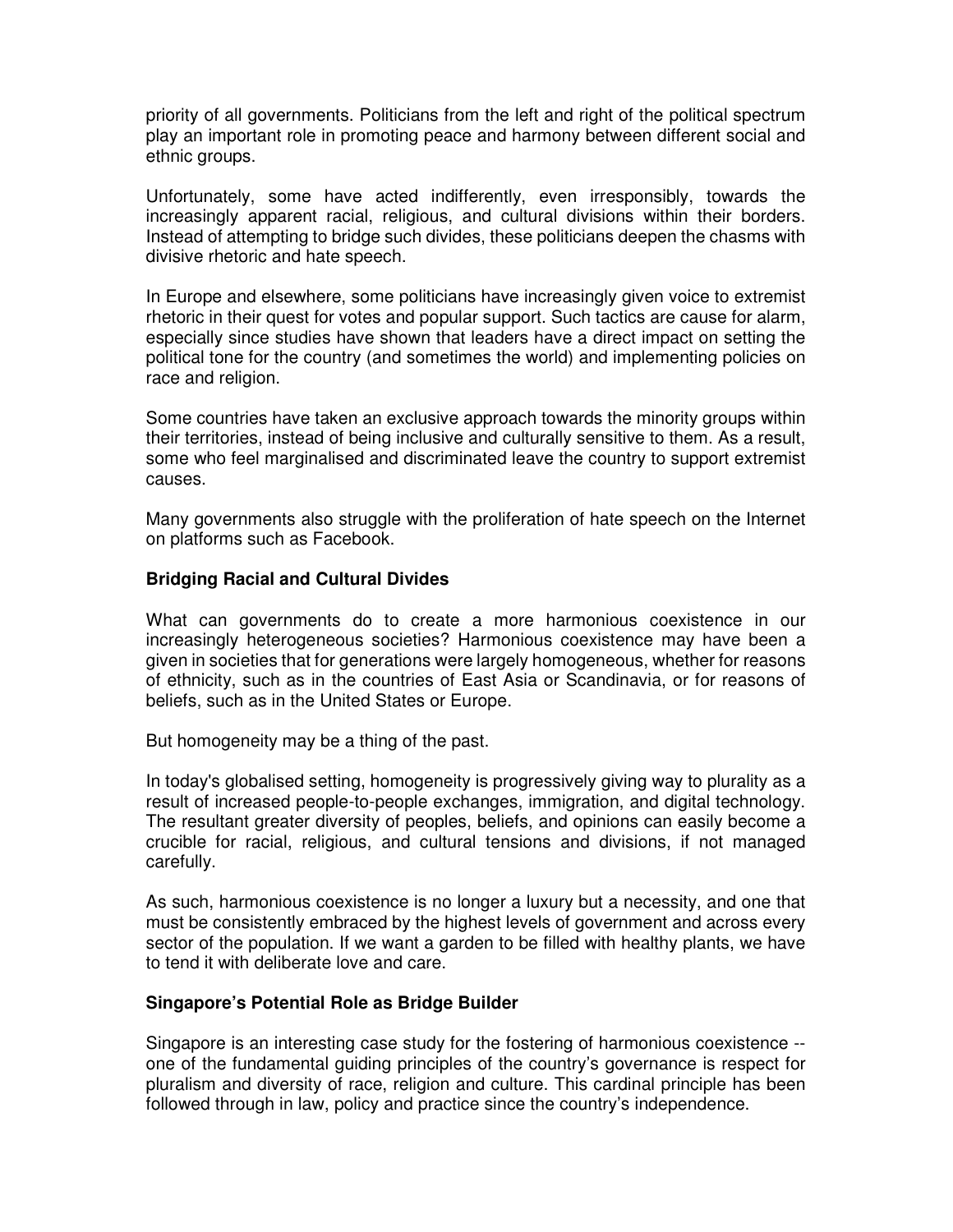The government has secured common spaces for all religious and non-religious groups to coexist and flourish. To protect the sanctity of this negotiated space, special laws have been enacted against hate and attempts to incite enmity and ill-will between different racial and religious groups. This is extended to the online world.

Singapore's multi-cultural efforts have been recognised. In March 2019, the Appeal of Conscience Foundation, a US-based inter-faith group announced that Singapore's Prime Minister Lee Hsien Loong will receive the 2019 World Statesman Award for "fostering a society that embraces multiculturalism in which communities maintain their unique way of life at the same time living harmoniously".

## **What More Can Be Done**

So what more can governments do?

There are many constructive steps governments can take to strengthen societal bonds and social cohesion. They include encouraging politicians to refrain from using divisive rhetoric, promoting greater dialogue and interaction between different racial and religious groups to foster mutual respect and understanding, nurturing shared values across communities, and working with Big Tech to better regulate social media and remove postings advocating hate and violence.

There are other innovative ways to work more positively towards long-term harmonious co-existence, not just within but also across borders. "People all over the world think of themselves as peace loving and tolerant of other groups, yet enmities and conflict exist. There is an urgent need for better communication and dialogue among different communities," said Singapore President Halimah Yacob in an interview on 14 May 2019 in Beijing where she was to deliver a speech at the inaugural Conference on Dialogue of Asian Civilisations.

To this end, President Halimah announced that the first International Conference on Cohesive Societies will be held in Singapore from 19-21 June 2019.

The conference will serve as a platform to bring together local and international thought leaders to share their experiences and ideas on how to encourage collective action to bridge the widening divides within societies and strengthen social cohesion.

## **The Need to Act**

Cross-border influences are likely to grow as the world becomes more interconnected, thanks to technology and the movement of peoples across borders. At the same time, according to the 2018 Report by the Centre for Strategic and International Studies, instances of xenophobia, intolerance, and terrorism are on the rise, with right-wing violent attacks in Europe increasing at least three-fold in four years.

Governments have to be vigilant and take serious note of such phenomenon. Some governments are already dealing with it through policy, legislation and community efforts. The exploitation of race and religion may be politically expedient, but it also encourages dangerous sentiments that can lead to conflict and chaos.